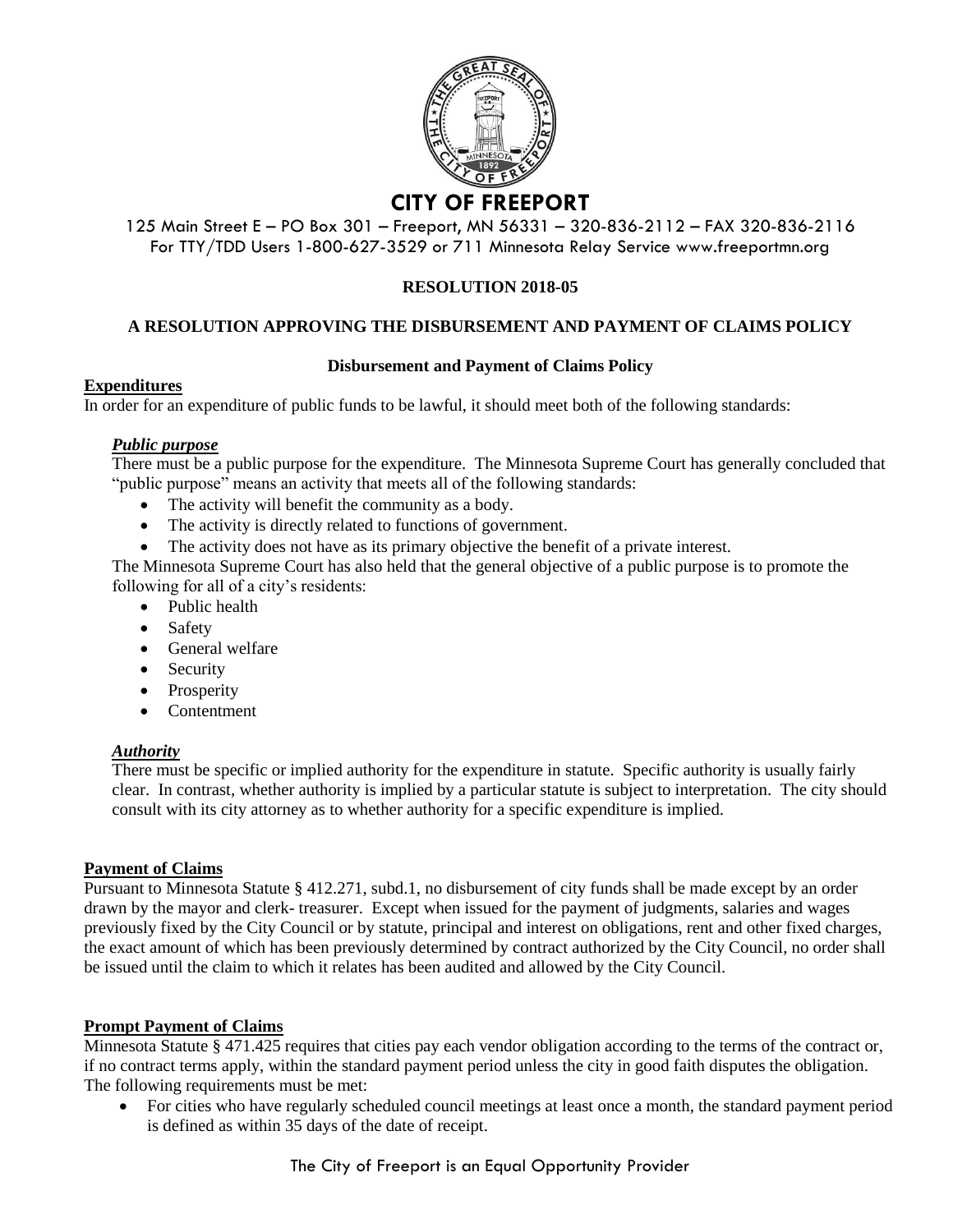- A city shall calculate and pay interest to a vendor if the city has not paid the obligation according to the terms of the contract or, if no contract terms apply, within the standard payment period.
- The rate of interest calculated and paid by the city on the outstanding balance of the obligation not paid according to the terms of the contract or during the standard payment period shall be 1.5 percent per month or part of a month.
- No interest penalties may accrue against a purchaser who delays payment of a vendor obligation due to a good faith dispute with the vendor regarding the fitness of the product or service, contract compliance, or any defect, error or omission related thereto. If such delay undertaken by the city is not in good faith, the vendor may recover costs and attorney's fees.
- The minimum monthly interest penalty payment that a city shall calculate and pay a vendor for the unpaid balance for any one overdue bill of \$100 or more is \$10. For unpaid balances of less than \$100, the city shall calculate and pay the actual interest penalty due the vendor.

## **Immediate Payment of Claims**

Pursuant to Minnesota Statute § 412.271, subd. 4, when payment of a claim based on contract cannot be deferred until the next City Council meeting without loss to the city through forfeiture of discount privileges or otherwise, it may be made immediately if the itemized claim is endorsed for payment by at least a majority of all the members of the City Council. The claim shall be acted upon formally at the next City Council meeting in the same manner as if it had not been paid, and the earlier payment shall not affect the right of the city or any taxpayer to challenge the validity of the claim.

## **Cash Disbursement Guidelines**

The Clerk-Treasurer will be responsible for implementing and providing internal control for all disbursements.

## **1. General Guidelines**

- a. All general disbursements will be approved in advance by the City Council. The following exceptions may be made upon approval of the Mayor and Clerk-Treasurer:
	- i. Debt service payments, including principal, interest, and fiscal agent fees
	- ii. Payroll and related liability payments
	- iii. Investment purchases
	- iv. Sales tax payments
	- v. Postage replenishment
	- vi. Contract or other payments that have specific City Council pre-approved payment instructions
	- vii. Payments to the following vendors:
		- 1. Albany Mutual Telephone
		- 2. Ameripride Linnen & Apparel
		- 3. Centerpoint Energy
		- 4. Central MN Credit Union (Credit Card)
		- 5. DHIA Laboratories
		- 6. Finken Water Centers
		- 7. League of Minnesota Cities Insurance Trust (LMCIT)
		- 8. Rahn's Oil & Propane, Inc.
		- 9. Star Publications LLC.
		- 10. Verizon Wireless
		- 11. Xcel Energy
- b. All general disbursements, other than from payroll, petty cash, or made electronically, will be made by pre-numbered checks.
- c. In accordance with Minnesota Statutes § 471.38 and § 471.391, checks by which claims are paid may have printed on their reverse side, above the space for endorsement thereof, the following statement: "The undersigned payee, in endorsing this check declares that the same is received in payment of a just and correct claim against the city, and that no part of it has heretofore been paid." When endorsed by the payee named in the check, such statement shall operate and shall be deemed sufficient as the required declaration of the claim.
- d. Under no circumstances will blank checks be signed in advance.
- e. Paying off of vendor statements (rather than invoices) will be prohibited.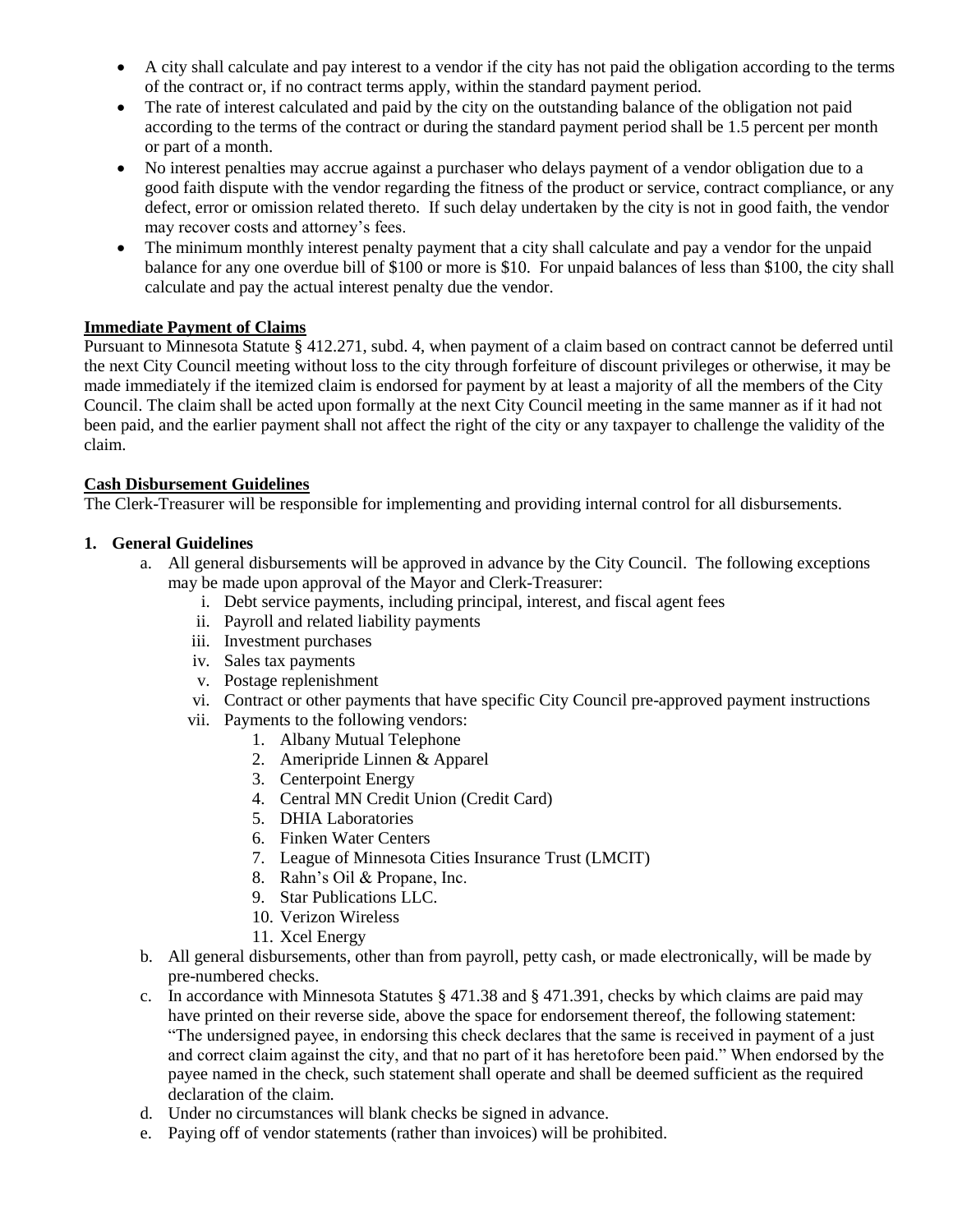- f. Electronic claims will be utilized for all general disbursements.
- g. Unpaid invoices will be maintained in a file by the Administrative Assistant.

# **2. General Disbursement Process**

- a. All invoices received by the city will be generally opened and date stamped by the Administrative Assistant, who will:
	- i. Verify that the goods and/or services were received
	- ii. Verify that the amount of the invoice is correct
	- iii. Attach packing slips or bills of lading
	- iv. Complete an electronic claim, including:
		- 1. Vendor name and address
		- 2. Invoice number
		- 3. Account coding
		- 4. Description of invoice
		- 5. Amounts
	- v. Present a Claim Approval List and attached invoices to the Clerk-Treasurer
- b. The Clerk/Treasurer processes all authorized payments by:
	- i. Verifying that all amounts due and account codes are accurate
	- ii. Reviewing application of sales tax on each invoice for propriety
	- iii. Initialing the Claim Approval List to indicate approval
	- iv. Copying any specific invoices for the City Council's review
	- v. Providing a copy of the Claims Listing report to the City Council for approval during the regularly scheduled City Council meetings
	- vi. Providing explanation to the City Council for all disbursements within the accounts payable report
- c. Checks will be signed and mailed on the day following City Council approval of the Claims Listing and accounts payable reports:
	- i. Two authorized signers (Mayor and Clerk-Treasurer) will sign all approved checks, while verifying that all checks are accurate by comparing the check and amount to the approved Claim Approval List and invoices
	- ii. After authorized signatures are obtained, the Administrative Assistant will mail the approved disbursements:
		- 1. A check including stub will be mailed to the vendor
		- 2. A check stub will be attached to the invoice, which will then be filed

## **Electronic Disbursement Process**

- d. Electronic or wire transfers will generally be for:
	- i. Debt service payments, including principal, interest, and fiscal agent fees
	- ii. Payroll and related liability payments
	- iii. Investment purchases
	- iv. Sales tax payments

The Clerk-Treasurer will be responsible for implementing and providing internal control for all electronic or wire transfer disbursements by documenting the process and anticipating the funds to be wired to the designated depository on a particular date and time as well as preparing appropriate general ledger transactions, including payments and adjusting journal entries.

# **Credit Cards**

In accordance with Minnesota Statute § 471.382, the City Council may authorize the use of a credit card by any city officer or employee otherwise authorized to make a purchase on behalf of the city. If a city officer or employee makes or directs a purchase by credit card that is not approved by the City Council, the officer or employee is personally liable for the amount of the purchase. A purchase by credit card must otherwise comply with all statutes, rules, or city policy applicable to city purchases.

Dated This 25<sup>th</sup> Day of November, 2014